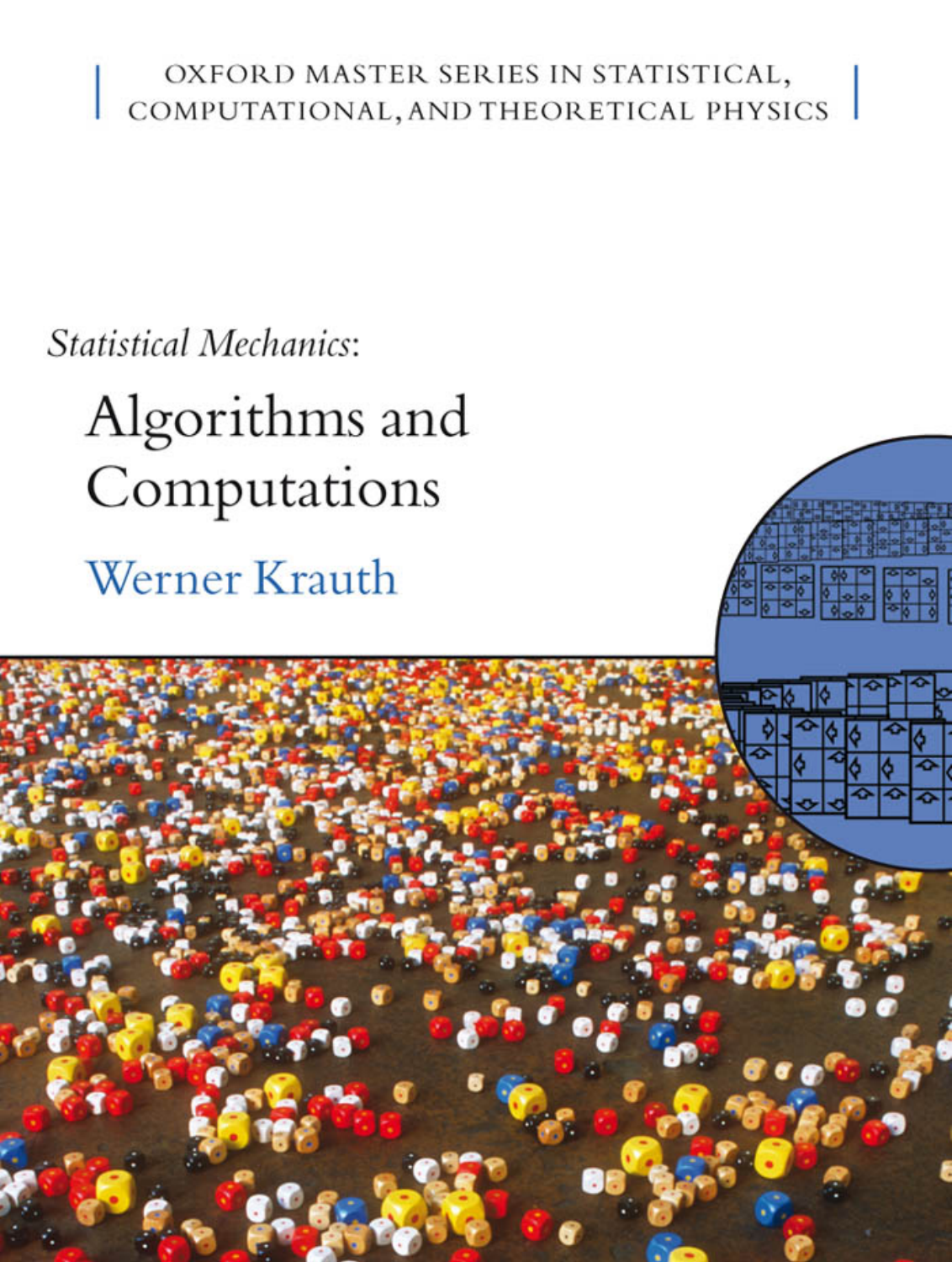(see Fig. 3.5). The normalized and mutually orthogonal sine functions in eqn  $(3.20)$  have a periodicity  $2L$ , not L, unlike the wave functions in a box with periodic boundary conditions.

Using the plane waves in eqn (3.20) and their energies  $E_n = \frac{1}{2} (n\pi/L)^2$ , we find the following for the density matrix in the box:

$$
\rho^{\text{box},[0,L]}(x, x', \beta)
$$
\n
$$
= \frac{2}{L} \sum_{n=1}^{\infty} \sin\left(\frac{\pi}{L}nx\right) \exp\left(-\beta \frac{\pi^2 n^2}{2L^2}\right) \sin\left(\frac{\pi}{L}nx'\right)
$$
\n
$$
= \frac{1}{L} \sum_{n=-\infty}^{\infty} \sin\left(n\pi \frac{x}{L}\right) \exp\left(-\beta \frac{\pi^2 n^2}{2L^2}\right) \sin\left(n\pi \frac{x'}{L}\right). \quad (3.21)
$$

We can write the product of the two sine functions as

$$
\sin\left(n\pi\frac{x}{L}\right)\sin\left(n\pi\frac{x'}{L}\right) = \frac{1}{4}\left[\exp\left(in\pi\frac{x-x'}{L}\right) + \exp\left(-in\pi\frac{x-x'}{L}\right) - \exp\left(in\pi\frac{x+x'}{L}\right) - \exp\left(-in\pi\frac{x+x'}{L}\right)\right].
$$
 (3.22)

Using eqn  $(3.22)$  in eqn  $(3.21)$ , and comparing the result with the formula for the periodic density matrix in eqn (3.11), which is itself expressed in terms of the free density matrix, we obtain

$$
\rho^{\text{box,[0,L]}}(x, x', \beta) = \rho^{\text{per,2L}}(x, x', \beta) - \rho^{\text{per,2L}}(x, -x', \beta)
$$
  
= 
$$
\sum_{w=-\infty}^{\infty} [\rho^{\text{free}}(x, x' + 2wL, \beta) - \rho^{\text{free}}(x, -x' + 2wL, \beta)].
$$
 (3.23)

This intriguing sum over winding numbers is put together from terms different from those of eqn  $(3.21)$ . It is, however, equivalent, as we can easily check in an example (see Fig. 3.6).

In conclusion, we have derived in this subsection the density matrix of a free particle in a box either with periodic boundary conditions or with walls. The calculations were done the hard way—explicit mathematics using the Poisson sum formula and the representation of products of sine functions in terms of exponentials. The final formulas in eqns (3.18) and (3.23) can also be derived more intuitively, using path integrals, and they are more generally valid (see Subsection 3.3.3).

## **3.1.4 Density matrix in a rotating box**

In Subsection 3.1.3, we determined the density matrix of a free quantum particle in a box with periodic boundary conditions. We now discuss the physical content of boundary conditions and the related counter-intuitive behavior of a quantum system under slow rotations. Our discussion is



**Fig. 3.6** Probability of being at position x for a free particle in a box with walls (from eqn  $(3.21)$  or eqn  $(3.23)$ , with  $L = 5$ ).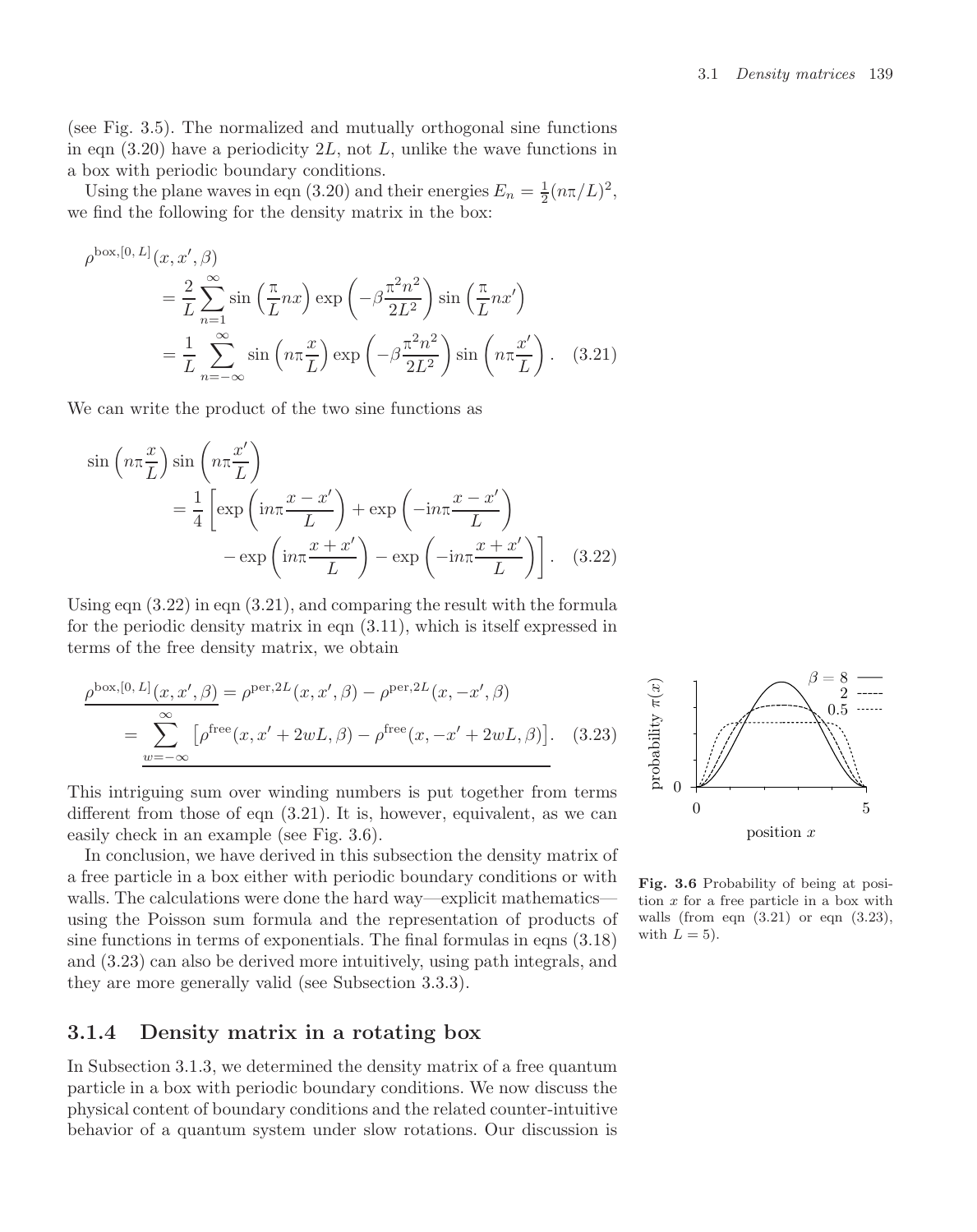a prerequisite for the treatment of superfluidity in quantum liquids (see Subsection 4.2.6), but also for superconductivity in electronic systems, a subject beyond the scope of this book.



**Fig. 3.7** A one-dimensional quantum system on a line of length  $L$  (left), and rolled up into a slowly rotating ring (right).

Let us imagine for a moment a complicated quantum system, for example a thin wire rolled up into a closed circle of circumference L, or a circular tube filled with a quantum liquid, ideally <sup>4</sup>He (see Fig. 3.7). Both systems are described by wave functions with periodic boundary conditions  $\psi_n(0) = \psi_n(L)$ . More precisely, the wave functions in the lab system for N conduction electrons or N helium atoms satisfy

$$
\psi_n^{\text{lab}}(x_1, ..., x_k + L, ..., x_N) = \psi_n^{\text{lab}}(x_1, ..., x_k, ..., x_N). \tag{3.24}
$$

These boundary conditions for the wave functions in the laboratory frame continue to hold if the ring rotates with velocity  $v$ , because a quantum system—even if parts of it are moving—must be described everywhere by a single-valued wave function. The rotating system can be described in the laboratory reference frame using wave functions  $\psi_n^{\text{lab}}(x,t)$  and the time-dependent Hamiltonian  $H^{\text{lab}}(t)$ , which represents the rotating crystal lattice or the rough surface of the tube enclosing the liquid.

The rotating system is more conveniently described in the corotating reference frame, using coordinates  $x^{\text{rot}}$  rather than the laboratory coordinates  $x^{\text{lab}}$  (see Table 3.1). In this reference frame, the crystal lattice or the container walls are stationary, so that the Hamiltonian  $H^{\text{rot}}$  is time independent. For very slow rotations, we can furthermore neglect centripetal forces and also magnetic fields generated by slowly moving charges. This implies that the Hamiltonian  $H^{\text{rot}}$  (with coordinates  $x^{\text{rot}}$ ) is the same as the laboratory Hamiltonian  $H^{\text{lab}}$  at  $v = 0$ . However, we shall see that the boundary conditions on the corotating wave functions  $\psi^{\text{rot}}$  are nontrivial.

To discuss this point, we now switch back from the complicated quantum systems to a free particle on a rotating ring, described by a Hamiltonian

$$
H^{\rm rot} = -\frac{1}{2} \frac{\partial^2}{(\partial x^{\rm rot})^2}.
$$

We shall go through the analysis of  $H<sup>rot</sup>$ , but keep in mind that the very distinction between rotating and laboratory frames is problematic for the

**Table 3.1** Galilei transformation for a quantum system.  $E^{\rm rot}$ ,  $p_n^{\rm rot}$ , and  $x^{\rm rot}$ are defined in the moving reference frame.

| Reference frame<br>Lab.                          | Rot.                                             |
|--------------------------------------------------|--------------------------------------------------|
| $x^{\text{lab}} = x^{\text{rot}} + vt$           | $x^{\rm rot}$                                    |
| $p_n^{\text{lab}} = p_n^{\text{rot}} + mv$       | $p_n^{\rm rot}$                                  |
| $E_n^{\rm lab} = \frac{1}{2m} (p_n^{\rm lab})^2$ | $E_n^{\rm rot} = \frac{1}{2m} (p_n^{\rm rot})^2$ |